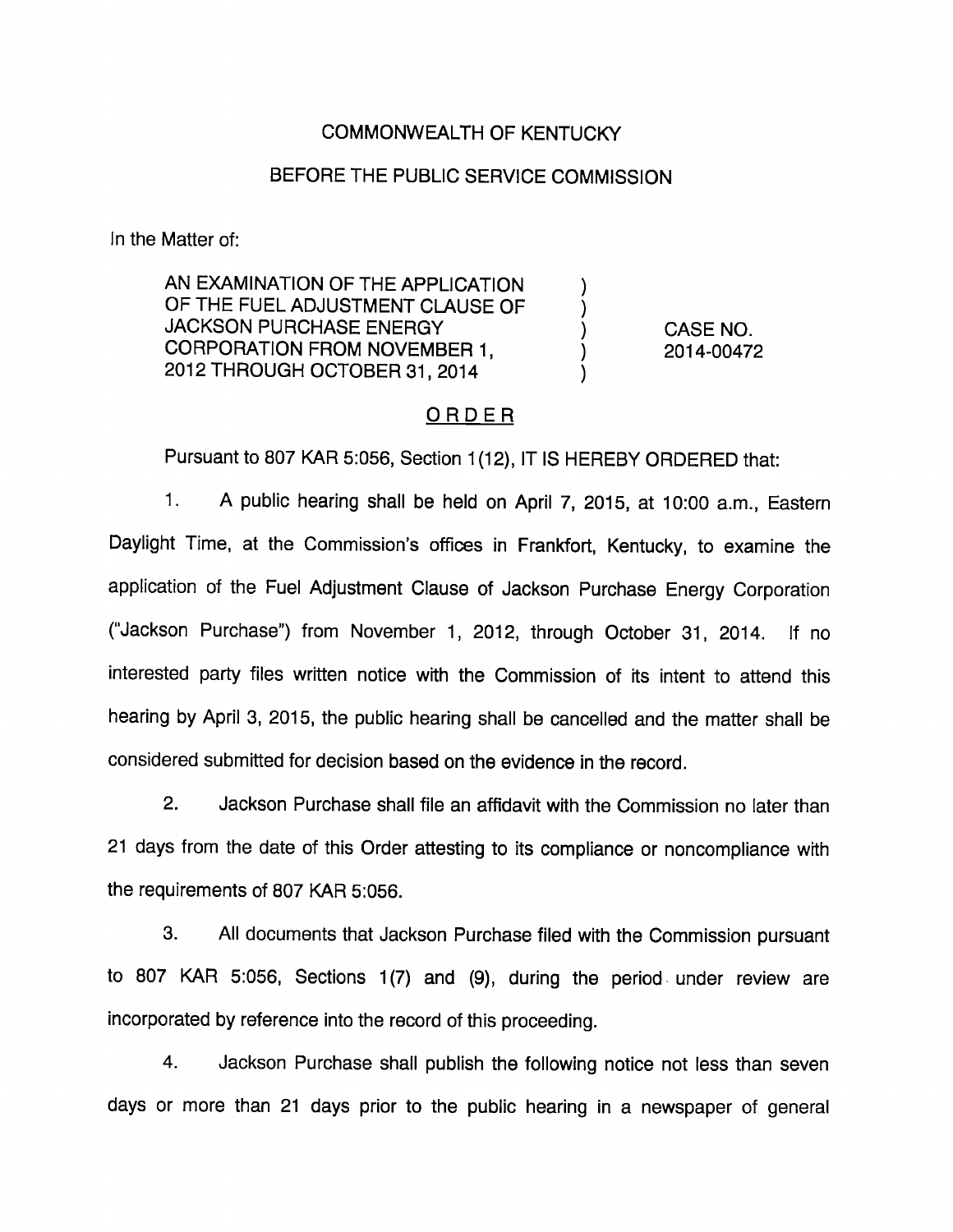circulation in its service areas or in a trade publication or newsletter going to all customers. Jackson Purchase shall also file an Affidavit of Publication of Hearing Notice with the Commission no later than April 3, 2015.

> A public hearing will be held on Tuesday, April 7, 2015, at 10:00 a.m.. Eastern Daylight Time, at the offices of the Kentucky Public Service Commission, 211 Sower Boulevard, Frankfort, Kentucky, to examine the application of the Fuel Adjustment Clause of Jackson Purchase Energy Corporation for the period November 1, 2012, through October 31, 2014. Individuals interested in attending this hearing shall notify the Kentucky Public Service Commission in writing of their intent to attend no later than April 3, 2015. If no notices of intent to attend are received by that date, this hearing will be cancelled and the matter shall be considered submitted for decision based on the evidence in the record. Written notice of intent to attend this hearing should be sent to: Executive Director, Kentucky Public Service Commission, P.O. Box 615, Frankfort, Kentucky 40602.

5. The official record of the proceeding shall be by video only.

6. a. Jackson Purchase shall file with the Commission, no later than 30 days from the date of this Order, its responses to all Information requested in the Appendix to this Order. Responses to requests for information shall be appropriately bound, tabbed and indexed and shall include the name of the witness responsible for responding to the questions related to the information provided, with copies to all parties of record and the original and six copies to the Commission. When numerous sheets are required for an item, each sheet should be appropriately indexed, e.g., Item 1(a), Sheet 2 of 6.

b. Each response shall be answered under oath or, for representatives of a public or private corporation or a partnership or association or a governmental agency, be accompanied by a signed certification of the preparer or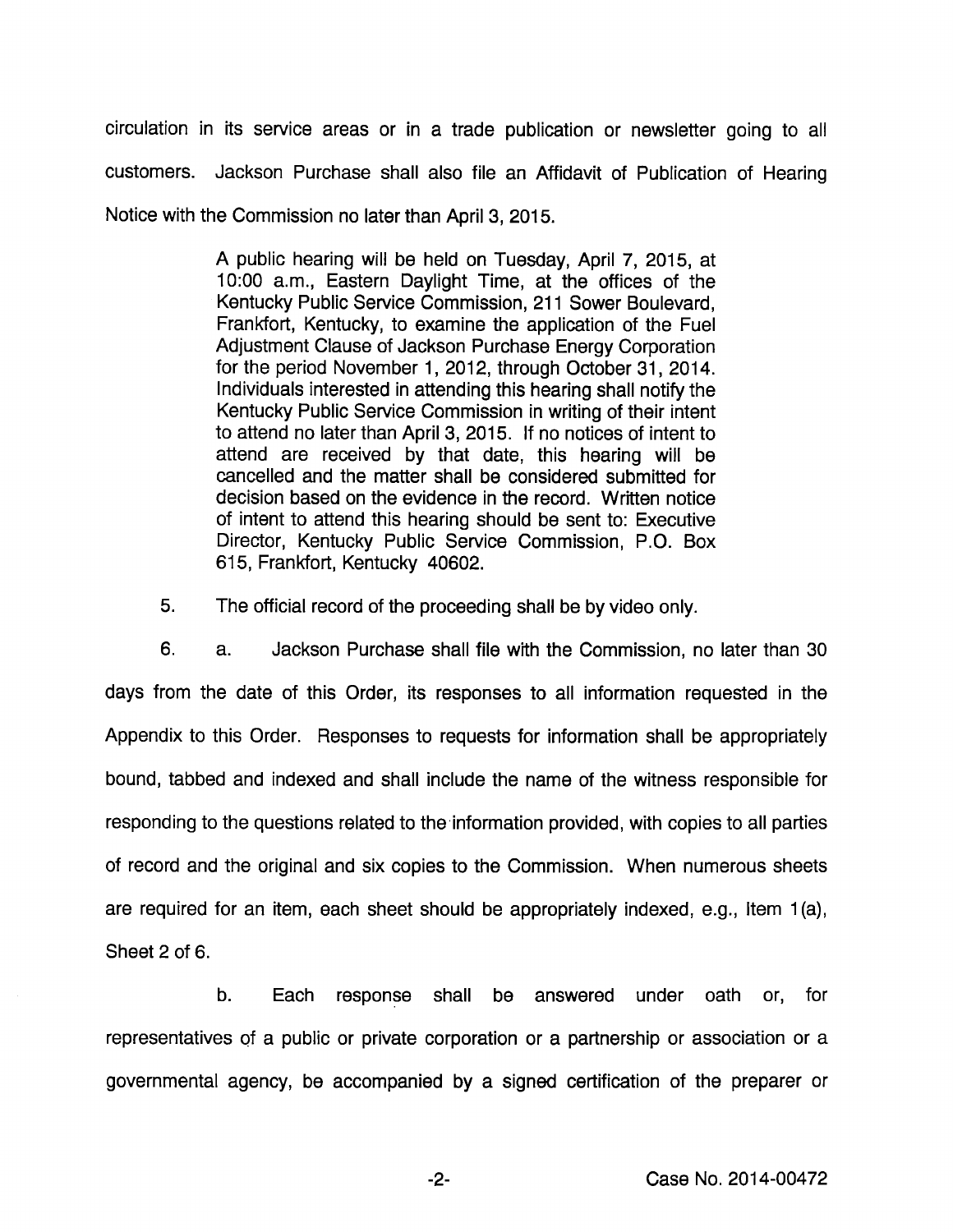person supervising the preparation of the response on behalf of the entity that the response is true and accurate to the best of that person's knowledge, information, and belief formed after a reasonable inquiry.

c. A party shall make timely amendment to any prior response if it obtains information which indicates that the response was incorrect when made or, though correct when made, is now incorrect in any material respect.

d. For any request to which a party fails or refuses to furnish all or part of the requested information, that party shall provide a written explanation of the specific grounds for its failure to completely and precisely respond.

e. Careful attention should be given to copied material to ensure that it is legible.

f. A party filing a document containing personal information shall, in accordance with 807 KAR 5:001, Section 4(10), encrypt or redact the document so that personal information cannot be read.

By the Commission



ATTEST:

won'd Brumwell for

Case No. 2014-00472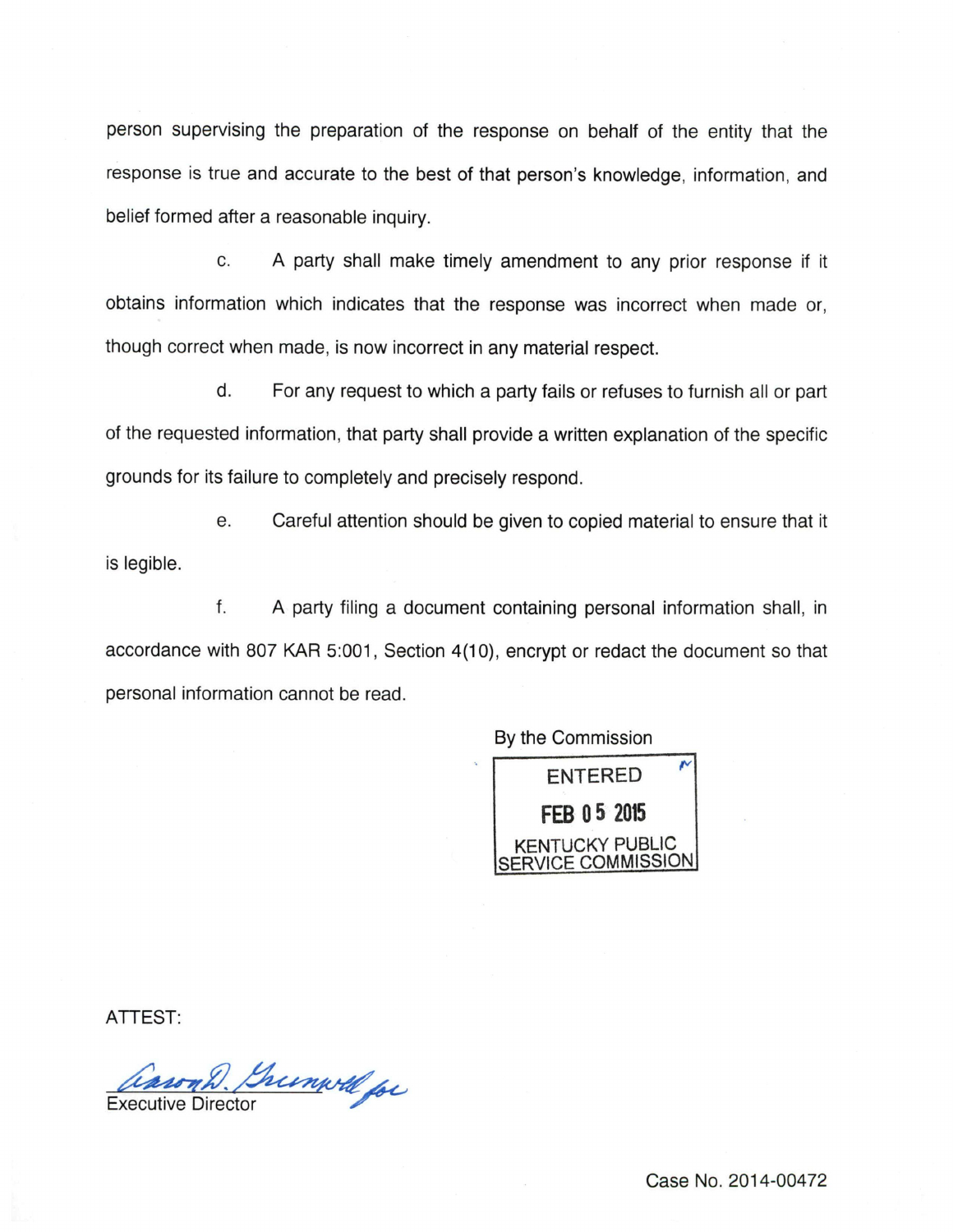#### APPENDIX

# APPENDIX TO AN ORDER OF THE KENTUCKY PUBLIC SERVICE COMMISSION IN CASE NO. 2014-00472 DATED FEB 0 5 2015

1. a. Provide a schedule of the calculation of the 12-month average line loss, by month, for November 2012 through October 2014.

b. Describe the measures that Jackson Purchase has taken to reduce line loss during this period.

2. Provide Jackson Purchase's monthly revenue reports (monthly billing summaries) showing the total revenue collected, including adjustments under the Fuel Adjustment Clause, as reported in Jackson Purchase's monthly filings required by the Commission from November 1, 2012, through October 31, 2014.

3. Provide a schedule showing the calculation of the increase or decrease in Jackson Purchase's base fuel costs per kWh as proposed by its wholesale electric supplier adjusted for Jackson Purchase's 12-month average line loss for November 2012 through October 2014.

4. Provide a schedule of the present and proposed rates that Jackson Purchase seeks to change, pursuant to 807 KAR 5:056, as calculated in Item 3 above, shown in comparative form.

5. Provide a statement showing, by cross-outs and italicized inserts, all proposed changes in rates. A copy of the current tariff may be used.